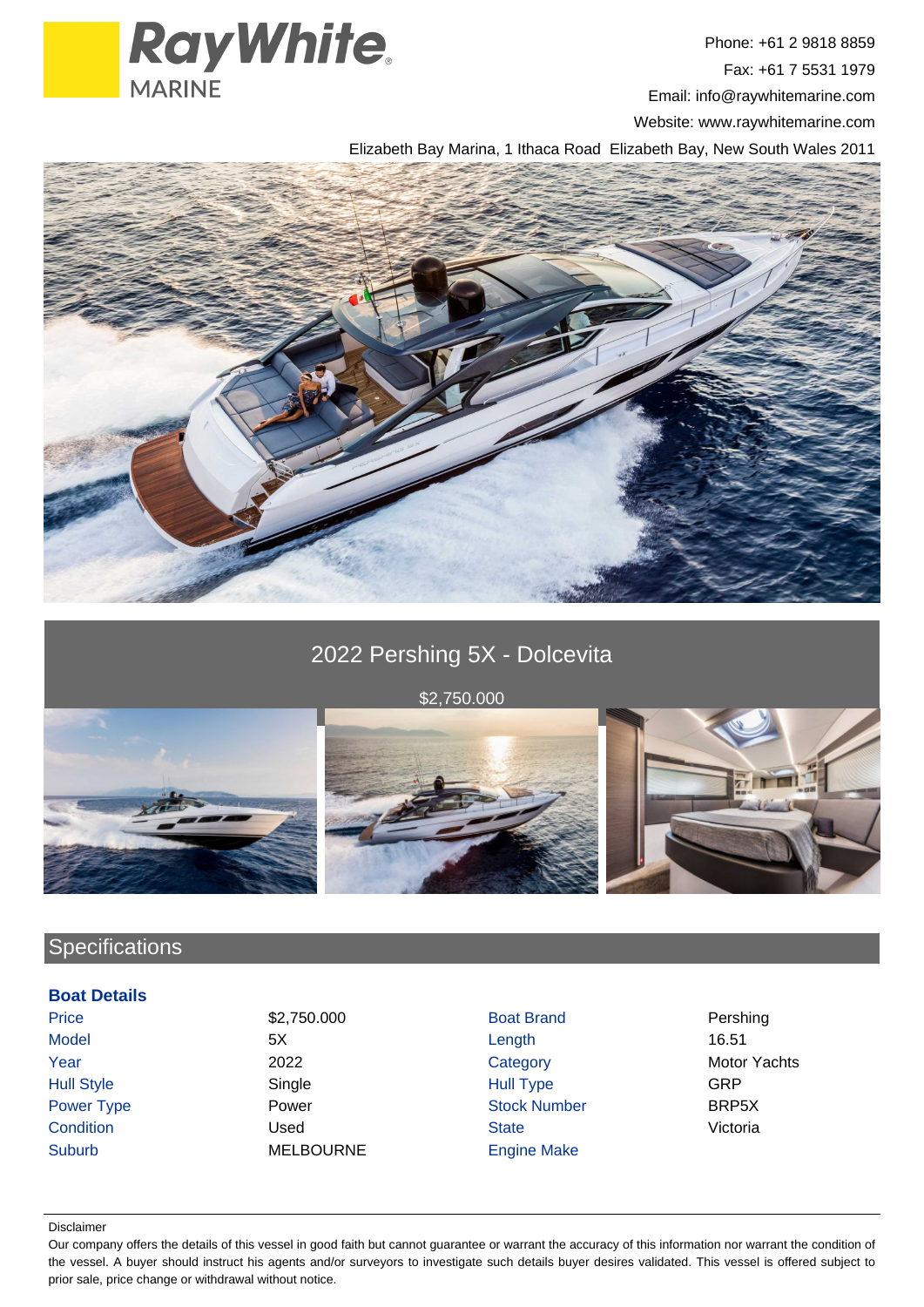

### **Description**

2022 Pershing 5X "DOLCEVITA" located Melbourne, Victoria

This immaculate version of the new generation 'X' series is local and available now with full remaining factory warranties. This current year model 5x has been tailored by Pershing Australia to suit our region and has every conceivable option added to the high-performance hull. Fitted with twin VOLVO IPS drives with joystick control and GYRO stabilizer, DOLCEVITA will easily achieve 34 knots for her gusts onboard. With a 3 bedroom, 2 bathroom layout with tender garage & hydraulic platform the 5x caters to all owner/operator requests in all conditions.

| <b>Features</b>                   |                         |
|-----------------------------------|-------------------------|
| <b>Designer</b>                   | Pershing                |
| <b>Hull Construction Material</b> | <b>GPR</b>              |
| <b>Hull Type</b>                  | mono                    |
| <b>Deck Construction Material</b> | <b>Teak</b>             |
| <b>Country Origin</b>             | Italy                   |
| Length (feet)                     | 54ft, 2in               |
| Length (m)                        | 16,51m                  |
| Beam/Width (feet)                 | 14ft 4in                |
| Beam/Width (m)                    | 4.38m                   |
| Draft (m)                         | 1.35m                   |
| Draft (feet)                      | 4ft5in                  |
| Colour                            | Gray                    |
| <b>Number Of Engines</b>          | $\overline{2}$          |
| <b>Stroke</b>                     | $\overline{\mathbf{4}}$ |
| <b>Engine Hours</b>               | 90                      |
| Horse Power (hp)                  | 900                     |
| <b>Fuel Type</b>                  | <b>Diesel</b>           |
| Fuel Tank Capacity (L)            | 2.2001                  |
| <b>Number of Berths</b>           | 2 double bed            |
| <b>Number of Showers</b>          | $\overline{c}$          |
| <b>Number of Toilets</b>          | $\overline{2}$          |
| <b>Air Conditioning</b>           | yes                     |
| Number of TVs                     | 3                       |
| <b>Stove</b>                      | Yes                     |
| Refrigeration                     | yes                     |
| Anchor / Winch                    | yes                     |
| $D^* = -1$                        |                         |

Disclaime

Our company offers the details of this vessel in good faith but cannot guarantee or warrant the accuracy of this information nor warrant the condition of the vessel. A buyer should instruct his agents and/or surveyors to investigate such details buyer desires validated. This vessel is offered subject to prior sale, price change or withdrawal without notice.